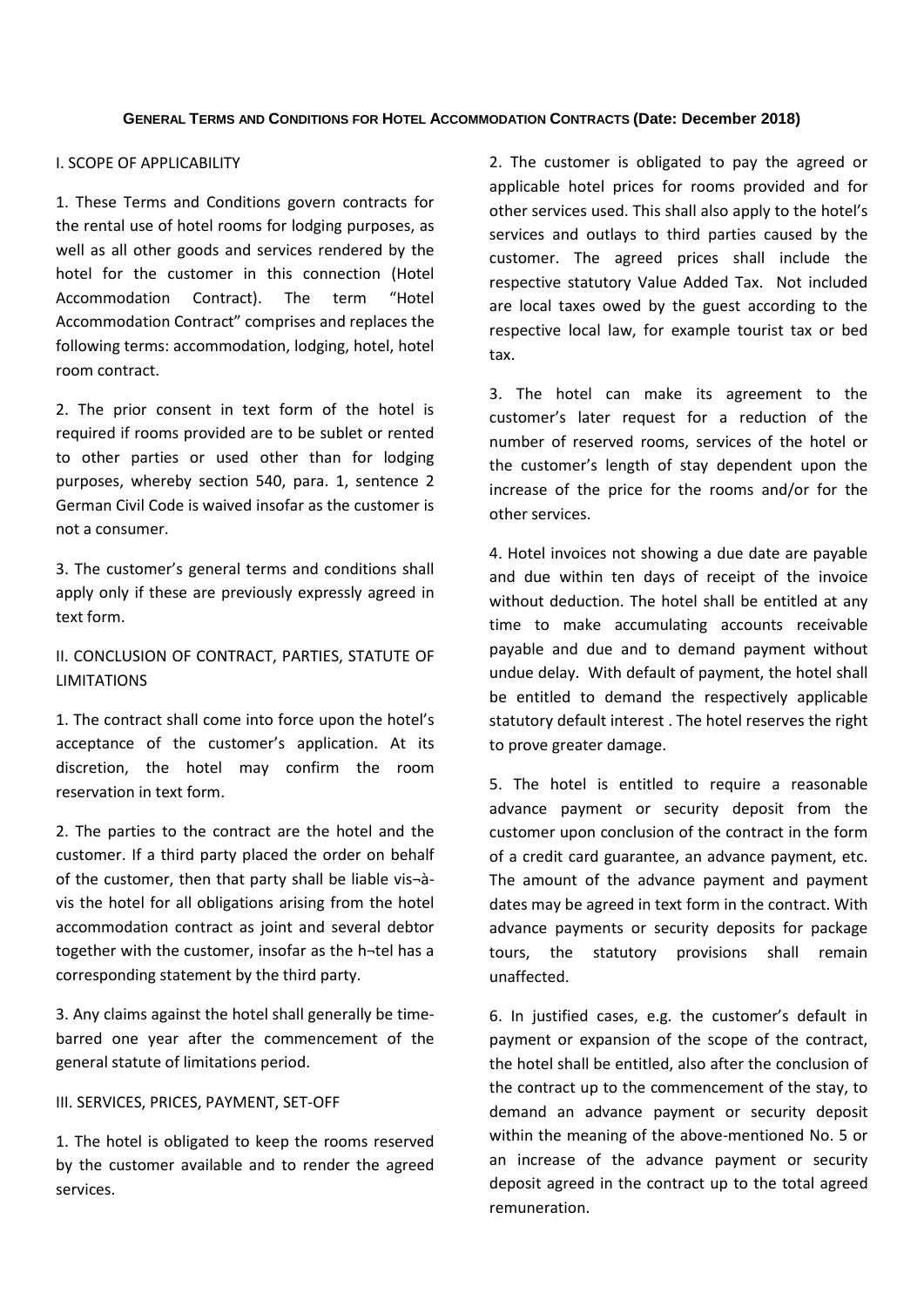7. Furthermore, the hotel shall be entitled, at the commencement and during the customer's stay, to demand a reasonable advance payment or security deposit within the meaning of the above-mentioned No. 5 for existing and future accounts receivable from the contract, insofar as such has not already been paid pursuant to the above-mentioned No. 5 and/or No. 6.

8. The customer may only set-off or reduce or clear a claim by the hotel with a claim which is undisputed or decided with final, res judicata effect.

9. All room rates are always including breakfast.

IV. REPUDIATION BY CUSTOMER (CANCELLATION, ANNULMENT) / FAILURE TO USE HOTEL SERVICES (NO SHOW)

1. Cancellation by the customer of the contract concluded with the hotel requires the hotel's consent in text form. If such is not given, then the price agreed in the contract must be paid even if the customer does not avail himself of the contractual services.

2. To the extent the hotel and customer agreed in text form upon a date for a cost-free cancellation of the contract, the customer may cancel the contract up to that date without incurring payment or damage compensation claims by the hotel. The customer's right of cancellation shall expire if he does not exercise his cancellation right in text form vis-à-vis the hotel by the agreed date.

3. If rooms are not used by the customer, the hotel must credit the income from renting the rooms to other parties and also for saved expenses. If the rooms are not otherwise rented, the hotel can demand the contractually agreed rate and assess a flat rate for the saved expenses of the hotel. In this case, the customer is obligated to pay at least 90 % of the contractually agreed rate for lodging with or without breakfast, 70 % for room and half-board, and 60 % for room and full-board arrangements. The customer is at liberty to show that the abovementioned claim was not created or not created in the amount demanded.

#### V. CANCELLATION BY HOTEL

1. Insofar as it was agreed in text form that the customer can cancel the contract at no cost within a

certain time period , the hotel is entitled for its part to cancel the contract during this time period if inquiries from other customers regarding the contractually reserved rooms exist and the customer, upon inquiry thereof by the hotel, does not waive his right of cancellation.

2. If an agreed advance payment or an advance payment or security deposit demanded pursuant to Item clause III, No. 5 and/or No. 6 supra is not made even after a reasonable grace period set by the hotel has expired, then the hotel is likewise entitled to cancel the contract.

3. Moreover, the hotel is entitled to effect extraordinary cancellation of the contract for a materially justifiable cause, e.g. if

-force majeure or other circumstances for which the hotel is not responsible make it impossible to fulfil the contract;

-rooms and spaces are reserved with culpably misleading or false information regarding material contractual facts, such as the identity of the customer or the purpose of his stay; the hotel has justified cause to believe that use of the hotel's services might jeopardize the smooth operation of the hotel, its security or public reputation, without being attributable to the hotel's sphere of control or organization; the purpose or the cause of the stay is illegal;

-there is a breach of the above-mentioned Item clause I., No. 2 supra.

4. The customer can derive no damage compensation rights from justified cancellation by the hotel.

VI. ROOM AVAILABILITY, DELIVERY AND RETURN

1. The customer does not acquire the right to be provided specific rooms insofar as this is not expressly agreed in text form.

2. Reserved rooms are available to the customer starting at 3:00 p.m.on the agreed arrival date. The customer does not have the right to earlier availability.

3. Rooms must be vacated and made available to the hotel not later than12:00 noon on the agreed departure date. After that time, on the grounds of